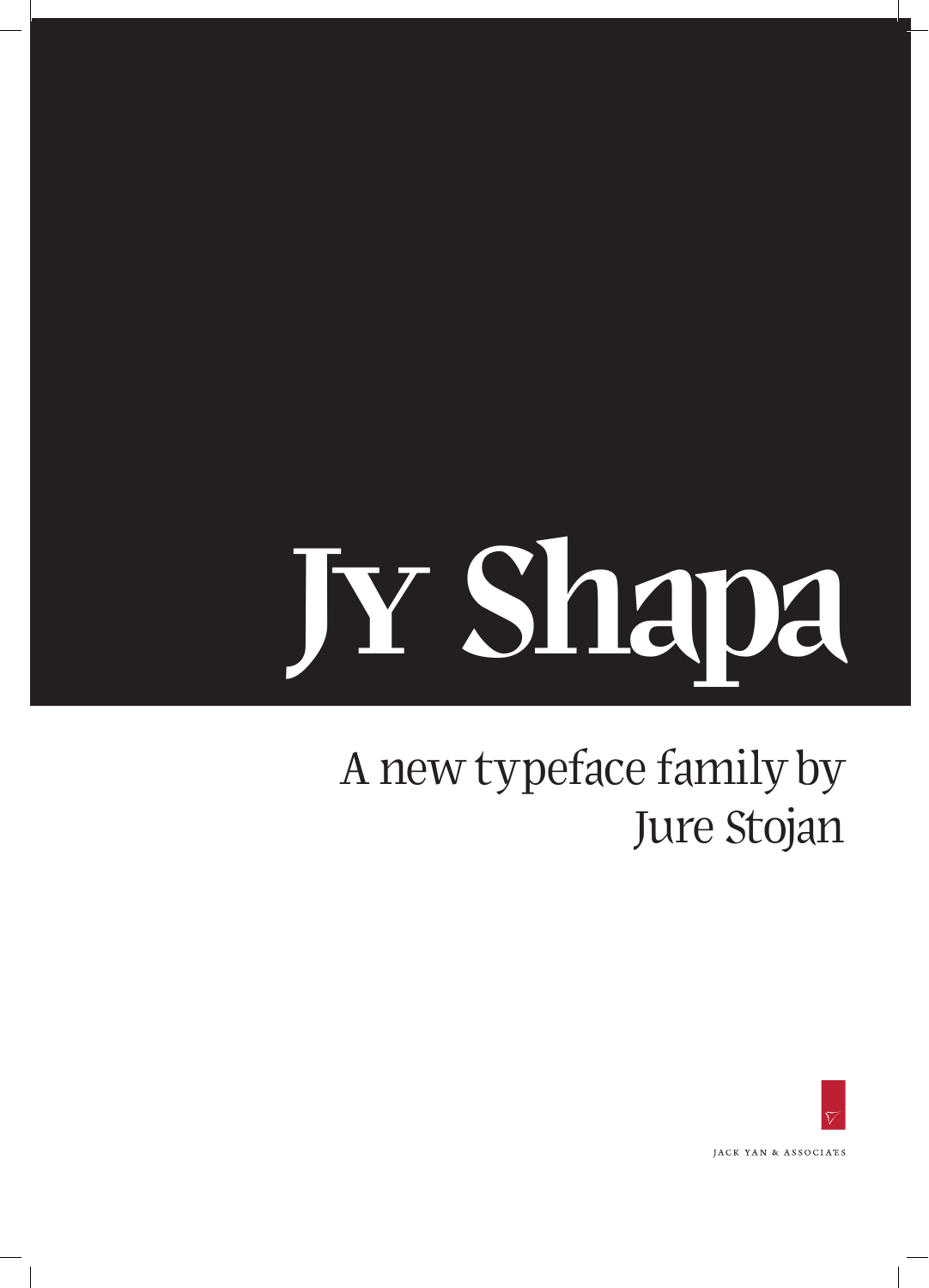

## A delight to meet you Jy Shapa 68 pt

# *Scribbling some notes* jy Shapa Italic 64 pt

## **Doing those handicrafts** jy Shapa Bold 54 pt

## *Make time to pause, reflect* jy Shapa Bold Italic 48 pt

Jy Shapa, *designed by Jure Stojan,* is a semicondensed serif family, which began life *as drawings with a ball-point pen*. **Its name is derived from the Slovene** *šapa***,** which means *paw***,** but also a **term of endearment** *between couples.* jy Shapa 30/33 pt, all weights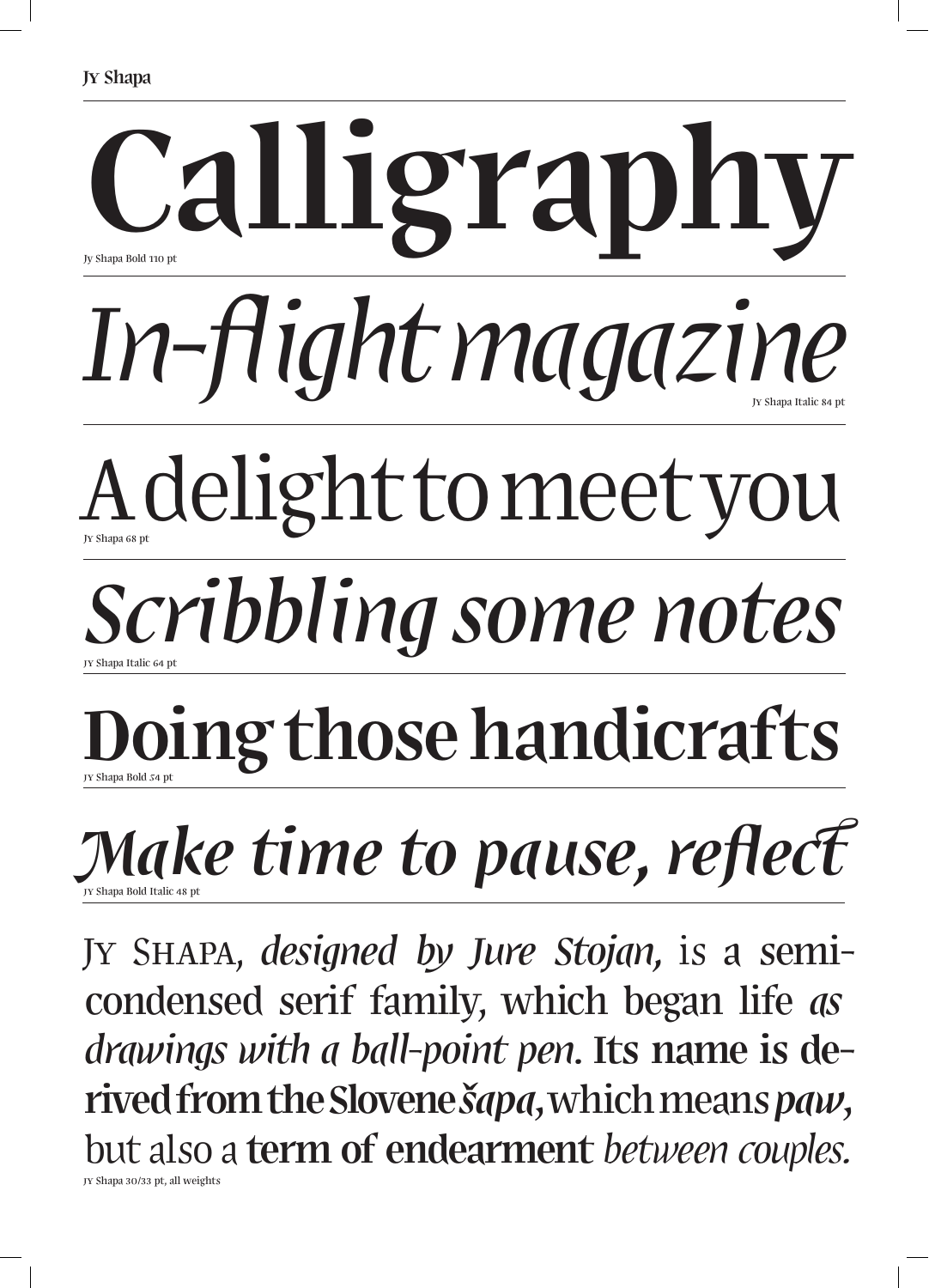ure Stojan's typefaces at jy&a Fonts have been characterized by distinctive design approaches, while maintaining a degree of legibility and usability. Jy Koliba, jy Raj and jy Klin take different inspirations, from 1940s architecture to heavy-duty display applications. All have, so far, been sans serifs (even though jy Raj started life as a slab serif). Jy Shapa is his first serif family for the typefoundry. J

*Shapa* is the Slovenian word for *paw,*  but transliterated for Anglophones (the correct spelling is *šapa*). It is 'also often used as a term of endearment among couples,' he explains.

The six members of the family begin with a delicate Light—which remains very usable at text sizes—to a Bold Italic that has a wide-pen calligraphic feel. That is ironic, given the origins of the type family.

'The first idea for Shapa came to me a little more than a year ago. Early last summer, I was sitting in a rather tedious management theory conference and so I scribbled away a couple of letters on the back of my notes,' Jure recalls. 'I should also point out that the initial designs were executed in blue ball-point pen, the most uncalligraphic of all the writing utensils and obviously in an environment devoid of any type material for me to consult. I tucked the sketch away and quickly forgot about it till I stumbled upon it in mid-September 2013.

'As for the overall design principles, the upper half of the letters is fairly conservative since this is the part our eye relies on for identifying different lettershapes. I have allowed myself greater liberties with the lower half of the letter in order to achieve a specific rhythm (mostly with the dynamic descenders). In the Italic, I relax this rule even more and allow occasional dynamics even in the upper half of the letter.'

In preparing it for release, Jack Yan kerned the six typefaces and added the OpenType classes and functionalities. Each jy Shapa font comes with over 5,000 kerning pairs, a comprehensive complement of Latin characters, small caps, and Jure even added *ct, st* and a long s (*ſ*). Numerators, denominators and a superior lowercase are part of each font. As with nearly all jy&a Fonts releases since the 1990s, all five *f*-ligatures are present.

# Introducing jy Shapa

It is particularly welcoming to have Jure Stojan returning to complete a new release for jy&a Fonts. Jy Shapa creatively explores the æsthetics of a serif typeface



**Clockwise from top:** The *ct* and *st* swashes appear in roman and italic. Rupee symbols are standard in all fonts. Some of the capital italics are swashed. Of the numerals, the *7* and *8* carry the open theme of the *6* and *9*.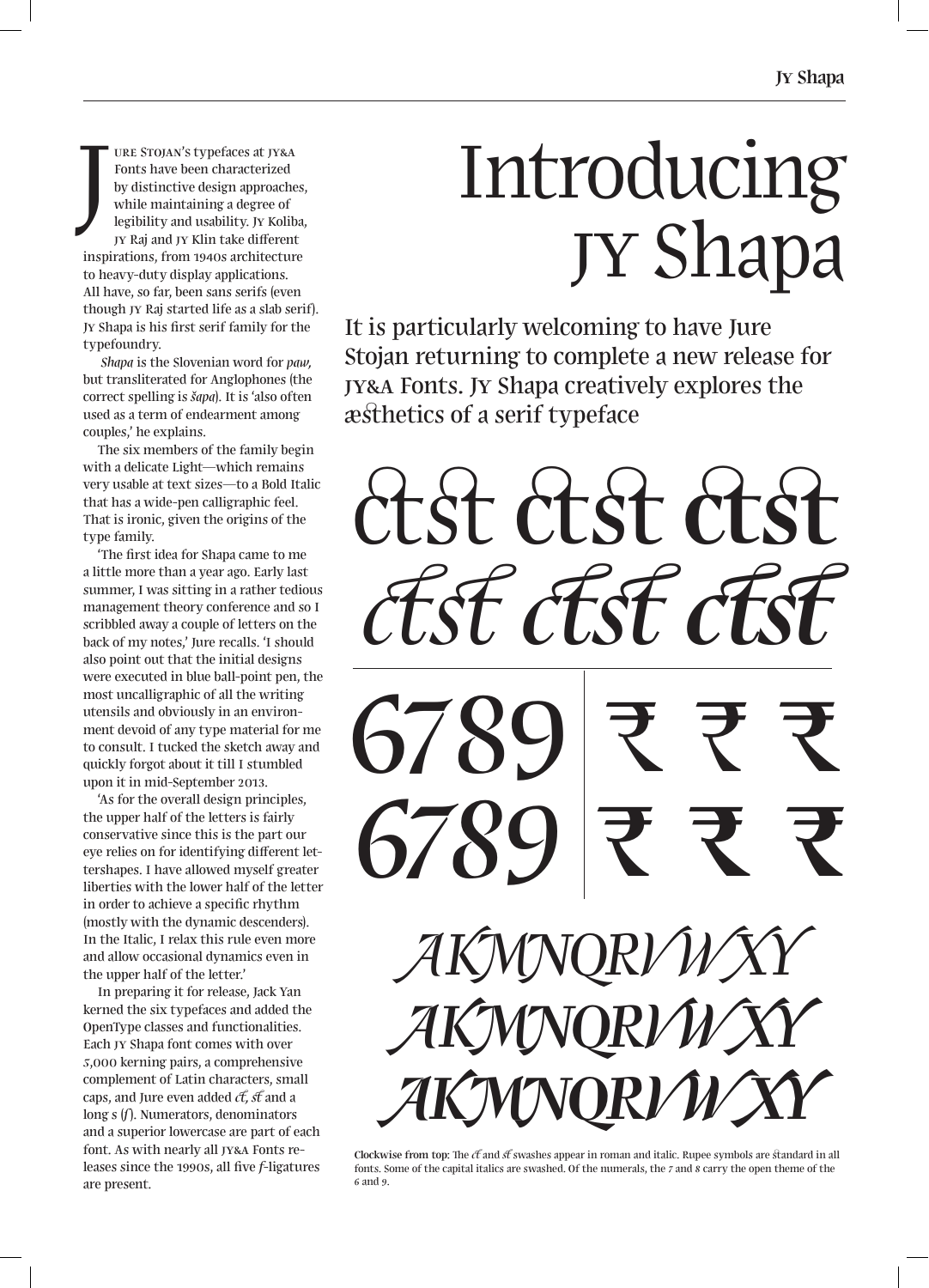Jy Shapa Light ABCDEFGHIJKLMNOPQRSTUVWXYZÆŒÐÞ abcdefghijklmnopqrstuvwxyzæœßfiflffffifflThðþĸctstſ abcdefghijklmnopqrstuvwxyzæœðþ 1234567890 ('¡¿:;.,\$£&€§₹@?!') (¡¿&!?)

*Jy Shapa Light Italic ABCDEFGHIJKLMNOPQRSTUVWXYZÆŒÐÞ abcdefghijklmnopqrstuvwxyzæœßfiflffffifflThðþĸctstſ abcdefghijklmnopqrstuvwxyzæœðþ 1234567890 ('¡¿:;.,\$£&€§₹@?!') (¡¿&!?)*

Jy Shapa ABCDEFGHIJKLMNOPQRSTUVWXYZÆŒÐÞ abcdefghijklmnopqrstuvwxyzæœßfiflffffifflThðþĸctstſ abcdefghijklmnopqrstuvwxyzæœðþ 1234567890 ('¡¿:;.,\$£&€§₹@?!') (¡¿&!?)

*Jy Shapa Italic ABCDEFGHIJKLMNOPQRSTUVW XYZÆŒÐÞ abcdefghijklmnopqrstuvwxyzæœßfiflffffifflThðþĸctstſ abcdefghijklmnopqrstuvwxyzæœðþ 1234567890 ('¡¿:;.,\$£&€§₹@?!') (¡¿&!?)*

**Jy Shapa Bold ABCDEFGHIJKLMNOPQRSTUVWXYZÆŒÐÞ abcdefghijklmnopqrstuvwxyzæœßfiflffffifflThðþĸctstſ abcdefghijklmnopqrstuvwxyzæœðþ 1234567890 ('¡¿:;.,\$£&€§₹@?!') (¡¿&!?)**

*Jy Shapa Bold Italic ABCDEFGHIJKLMNOPQRSTUVWXYZÆŒÐÞ abcdefghijklmnopqrstuvwxyzæœßfiflffffifflThðþĸctstſ abcdefghijklmnopqrstuvw xyzæœðþ 1234567890 ('¡¿:;.,\$£&€§₹@?!') (¡¿&!?)*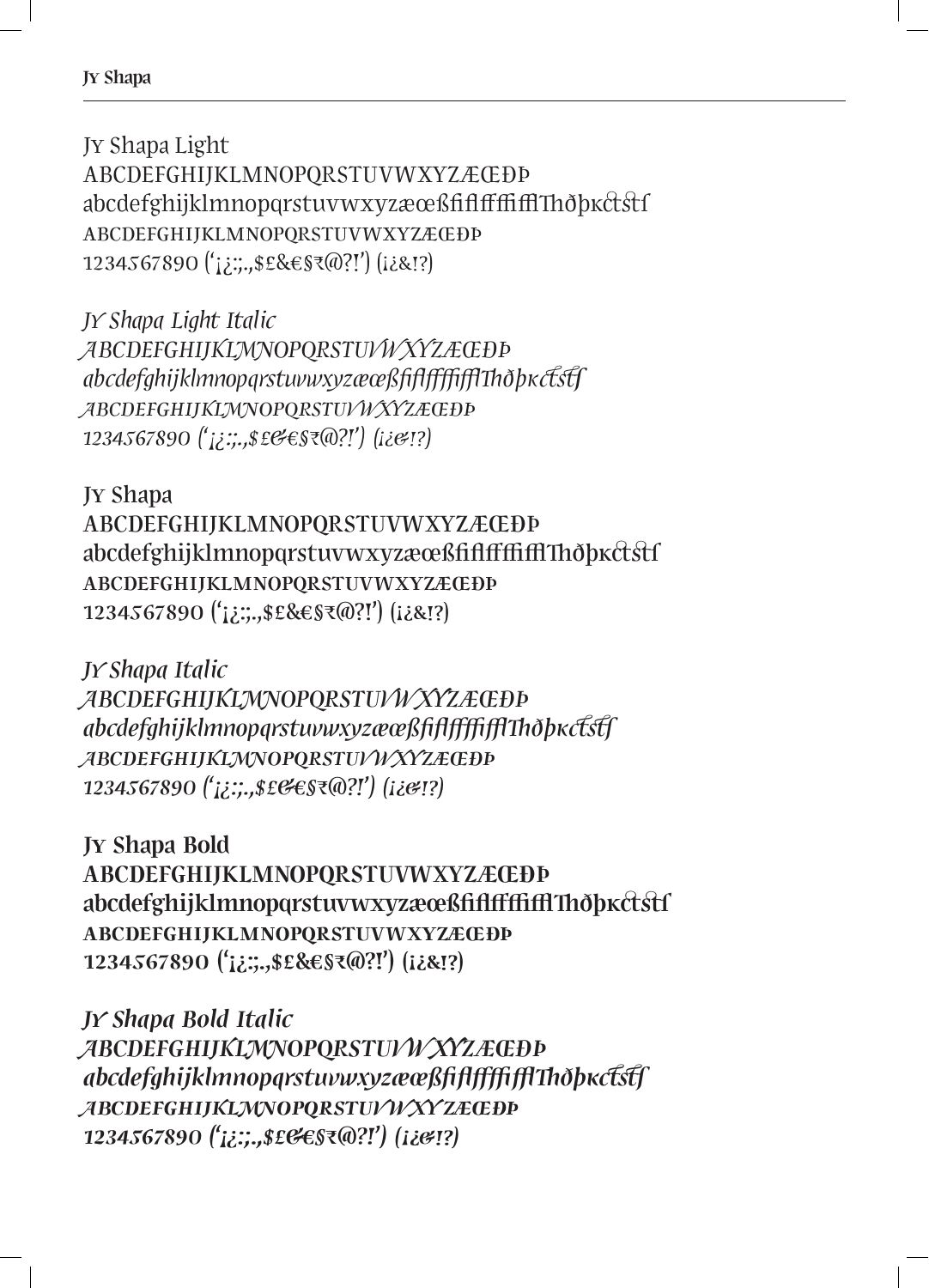**Jy Shapa**

Hamburgefontsiv 123 *Hamburgefontsiv 123* Hamburgefontsiv 123 *Hamburgefontsiv 123* **Hamburgefontsiv 123** *Hamburgefontsiv 123* HAMBURGEFONTSIV 123 *Hamburgefontsiv 123* HAMBURGEFONTSIV 123 *Hamburgefontsiv 123* **Hamburgefontsiv 123** *Hamburgefontsiv 123*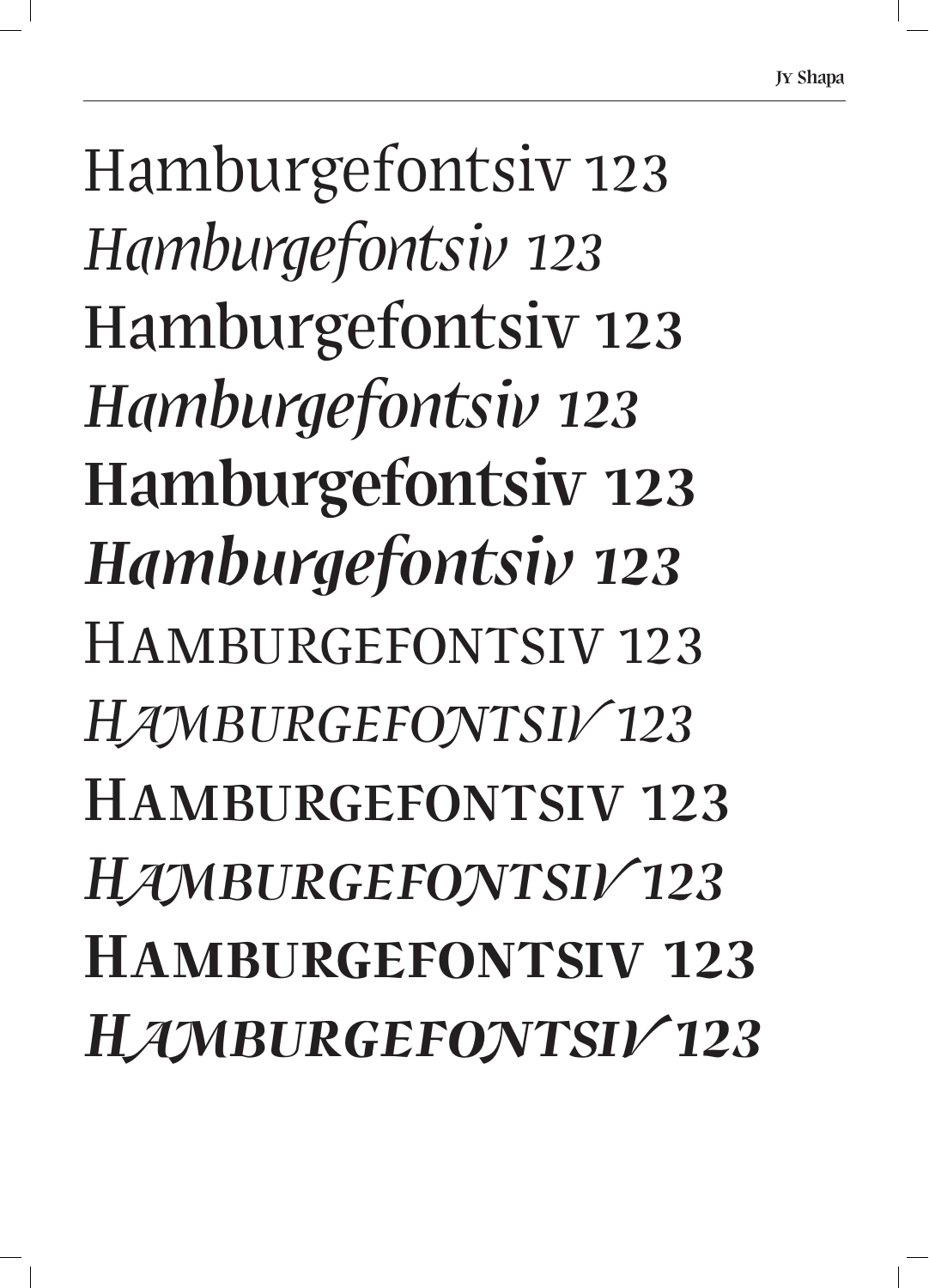### **Jy Shapa**

Jy Shapa 9/10 pt

**The Brand Manifesto** *September 2002*

**1. Branding unites people's passions.** People are not born financial creatures. We recognize that revenue and returns on investment do not concern the majority of people. Branding respects that we are passionate people who are inspired and who have freedom. Therefore, branding activities must be human and humane. Branding, not numbers, provides the interface between organizations and audiences.

**2. Brands must have focus to be relevant.**  Branding is not a mere gloss but something that must penetrate the whole organization. If there is a corporate philosophy, everything about that corporation must reflect that. Therefore, there must not be false claims about helping the planet. The philosophy must be focused enough and real enough to be meaningful to people.

**3. Branding is about delivering what you promise.**We believe that every claim the organization makes must be sincere and must be carried out. The strongest brands are promise-keeping ones. Failing to do so leads to an embarrassing exposé. Good branding leads to sincerity while failure to use branding principles leads to collapse.

**4. Good brands should make people happy.**  Whatever a brand has to offer to consumers *(whether purely functional, emotional, associative, empathetic)*, it must make people happy to part with their *(hard earned)* money and satisfied in the process. A company's employees must understand this and derive their own happiness and satisfaction from this. Shareholders should reward companies that have such brands and we in turn must create them sincerely for our clients.

**5. Finance is broken.** We believe money is a poor snapshot of human value. Brands, however, create value. The branding industry is about creating value for our customers. It makes more sense to measure the ingredients of branding and relationships.

**6. Brands are not advertisements.** Branding is not promotion. Promotion is part of branding, but only a small part. Good brands act, not just speak or sell. Organizations must live the brand, not just in advertising and promotions.

**7. Brands bring humanity to the organization.**  Brands are the rallying-point for the positive empowerment of all connected with the organization.

**8. Brands create community.** Brands are not created by a handful of big bosses, but by everyone in a system. A good branding exercise involves and builds a community. They, therefore, have a duty to educate and reinforce positive behaviours, and can even alleviate some of the world's worst problems.

### Jy Shapa 10/12 pt

**The Brand Manifesto** *September 2002*

**1. Branding unites people's passions.** People are not born financial creatures. We recognize that revenue and returns on investment do not concern the majority of people. Branding respects that we are passionate people who are inspired and who have freedom. Therefore, branding activities must be human and humane. Branding, not numbers, provides the interface between organizations and audiences.

**2. Brands must have focus to be relevant.**  Branding is not a mere gloss but something that must penetrate the whole organization. If there is a corporate philosophy, everything about that corporation must reflect that. Therefore, there must not be false claims about helping the planet. The philosophy must be focused enough and real enough to be meaningful to people.

**3. Branding is about delivering what you promise.** We believe that every claim the organization makes must be sincere and must be carried out. The strongest brands are promise-keeping ones. Failing to do so leads to an embarrassing exposé. Good branding leads to sincerity while failure to use branding principles leads to collapse.

**4. Good brands should make people happy.**  Whatever a brand has to offer to consumers *(whether purely functional, emotional, associative, empathetic)*, it must make people happy to part with their *(hard earned)* money and satisfied in the process. A company's employees must understand this and derive their own happiness and satisfaction from this. Shareholders should reward companies that have such brands and we in turn must create them sincerely for our clients.

**5. Finance is broken.** We believe money is a poor snapshot of human value. Brands, however, create value. The branding industry is about creating value for our customers. It makes more sense to measure the ingredients of branding and relationships.

**6. Brands are not advertisements.** Branding is not promotion. Promotion is part of branding, but only a small part. Good brands act, not just speak or sell. Organizations must live the brand, not just in adverJy Shapa 11/13 pt

**The Brand Manifesto** *September 2002*

**1. Branding unites people's passions.**  People are not born financial creatures. We recognize that revenue and returns on investment do not concern the majority of people. Branding respects that we are passionate people who are inspired and who have freedom. Therefore, branding activities must be human and humane. Branding, not numbers, provides the interface between organizations and audiences.

**2. Brands must have focus to be relevant.** Branding is not a mere gloss but something that must penetrate the whole organization. If there is a corporate philosophy, everything about that corporation must reflect that. Therefore, there must not be false claims about helping the planet. The philosophy must be focused enough and real enough to be meaningful to people.

**3. Branding is about delivering what you promise.** We believe that every claim the organization makes must be sincere and must be carried out. The strongest brands are promise-keeping ones. Failing to do so leads to an embarrassing exposé. Good branding leads to sincerity while failure to use branding principles leads to collapse.

**4. Good brands should make people happy.** Whatever a brand has to offer to consumers *(whether purely functional, emotional, associative, empathetic)*, it must make people happy to part with their *(hard earned)* money and satisfied in the process. A company's employees must understand this and derive their own happiness and satisfaction from this. Shareholders should reward companies that have such brands and we in turn must create them sincerely for our clients.

**5. Finance is broken.** We believe money is a poor snapshot of human value. Brands, however, create value.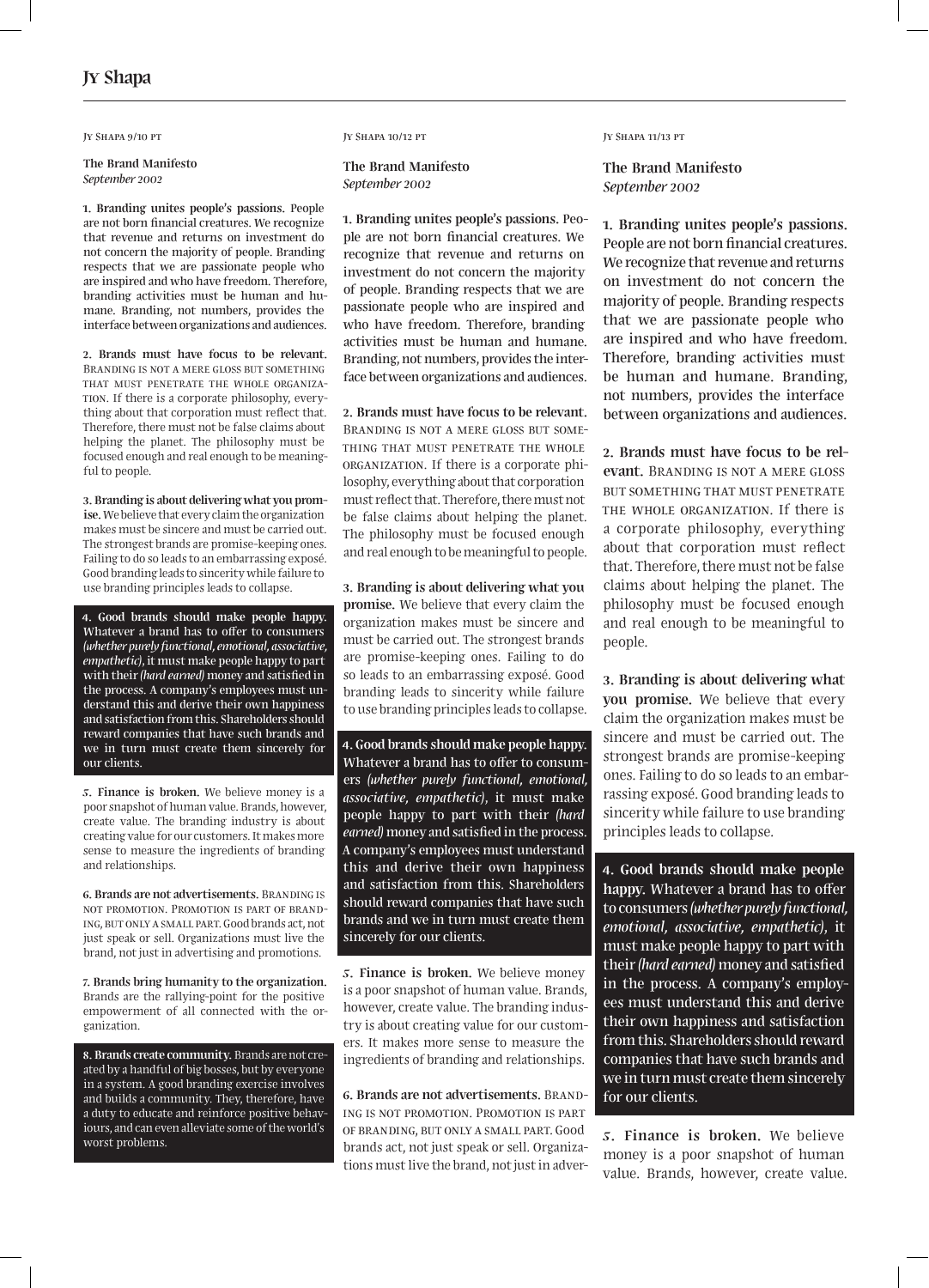Jy Shapa Italic 9/10 pt

*The Brand Manifesto September 2002*

*1. Branding unites people's passions. People are not born financial creatures. We recognize that revenue and returns on investment do not concern the majority of people. Branding respects that we are passionate people who are inspired and who have freedom. Therefore, branding activities must be human and humane. Branding, not numbers, provides the interface between organizations and audiences.*

*2. Brands must have focus to be relevant. Branding is not a mere gloss but something that must penetrate the whole organization. If there is a corporate philosophy, everything about that corporation must reflect that. Therefore, there must not be false claims about helping the planet. The philosophy must be focused enough and real enough to be meaningful to people.*

*3. Branding is about delivering what you promise. We believe that every claim the organization makes must be sincere and must be carried out. The strongest brands are promise-keeping ones. Failing to do so leads to an embarrassing exposé. Good branding leads to sincerity while failure to use branding principles leads to collapse.*

*4. Good brands should make people happy. W hatever a brand has to offer to consumers*  (whether purely functional, emotional, associative, empathetic), *it must make people happy to part with their* (hard earned) *money and satisfied in the process. A company's employees must understand this and derive their own happiness and satisfaction from this. Shareholders should reward companies that have such brands and we in turn must create them sincerely for our clients.* 

*5. Finance is broken. We believe money is a poor snapshot of human value. Brands, however, create value. The branding industry is about creating value for our customers. It makes more sense to measure the ingredients of branding and relationships.*

*6. Brands are not advertisements. Branding is not promotion. Promotion is part of branding, but only a small part. Good brands act, not just speak or sell. Organizations must live the brand, not just in advertising and promotions.*

*7. Brands bring humanity to the organization. Brands are the rallying-point for the positive empowerment of all connected with the organization.*

*8. Brands create community. Brands are not created by a handful of big bosses, but by everyone in a system. A good branding exercise involves and builds a community. They, therefore, have a duty to educate and reinforce positive behaviours, and can even alleviate some of the world's worst problems.*

'The Brand Manifesto' text from the Medinge Group (http://medinge.org). Copyright ©2002 by the Medinge Group. All rights reserved. e&oe.

### IY SHAPA ITALIC 10/12 PT

*The Brand Manifesto September 2002*

*1. Branding unites people's passions. People are not born financial creatures. We recognize that revenue and returns on investment do not concern the majority of people. Branding respects that we are passionate people who are inspired and who have freedom. Therefore, branding activities must be human and humane. Branding, not numbers, provides the interface between organizations and audiences.*

*2. Brands must have focus to be relevant. Branding is not a mere gloss but something that must penetrate the whole organization. If there is a corporate philosophy, everything about that corporation must reflect that. Therefore, there must not be false claims about helping the planet. The philosophy must be focused enough and real enough to be meaningful to people.*

*3. Branding is about delivering what you promise. We believe that every claim the organization makes must be sincere and must be carried out. The strongest brands are promise-keeping ones. Failing to do so leads to an embarrassing exposé. Good branding leads to sincerity while failure to use branding principles leads to collapse.*

*4. Good brands should make people happy. W hatever a brand has to offer to consumers*  (whether purely functional, emotional, associative, empathetic), *it must make people happy to part with their* (hard earned) *money and satisfied in the process. A company's employees must understand this and derive their own happiness and satisfaction from this. Shareholders should reward companies that have such brands and we in turn must create them sincerely for our clients.* 

*5. Finance is broken. We believe money is a poor snapshot of human value. Brands, however, create value. The branding industry is about creating value for our customers. It makes more sense to measure the ingredients of branding and relationships.*

*6. Brands are not advertisements. Branding is not promotion. Promotion is part of branding, but only a small part. Good brands act, not just speak or sell. Organizations must live the brand, not just in advertising and promotions.*

Jy Shapa Italic 11/13 pt

*The Brand Manifesto September 2002*

*1. Branding unites people's passions. People are not born financial creatures. We recognize that revenue and returns on investment do not concern the majority of people. Branding respects that we are passionate people who are inspired and who have freedom. Therefore, branding activities must be human and humane. Branding, not numbers, provides the interface between organizations and audiences.*

*2. Brands must have focus to be relevant. Branding is not a mere gloss but something that must penetrate the whole organization. If there is a corporate philosophy, everything about that corporation must reflect that. Therefore, there must not be false claims about helping the planet. The philosophy must be focused enough and real enough to be meaningful to people.*

*3. Branding is about delivering what you promise. We believe that every claim the organization makes must be sincere and must be carried out. The strongest brands are promise-keeping ones. Failing to do so leads to an embarrassing exposé. Good branding leads to sincerity while failure to use branding principles leads to collapse.*

*4. Good brands should make people happy. W hatever a brand has to offer to consumers* (whether purely functional, emotional, associative, empathetic), *it must make people happy to part with their* (hard earned) *money and satisfied in the process. A company's employees must understand this and derive their own happiness and satisfaction from this. Shareholders should reward companies that have such brands and we in turn must create them sincerely for our clients.* 

*5. Finance is broken. We believe money is a poor snapshot of human value. Brands, however, create value. The branding industry is about creating value for our customers. It makes more sense to measure the ingredients of branding and relationships.*